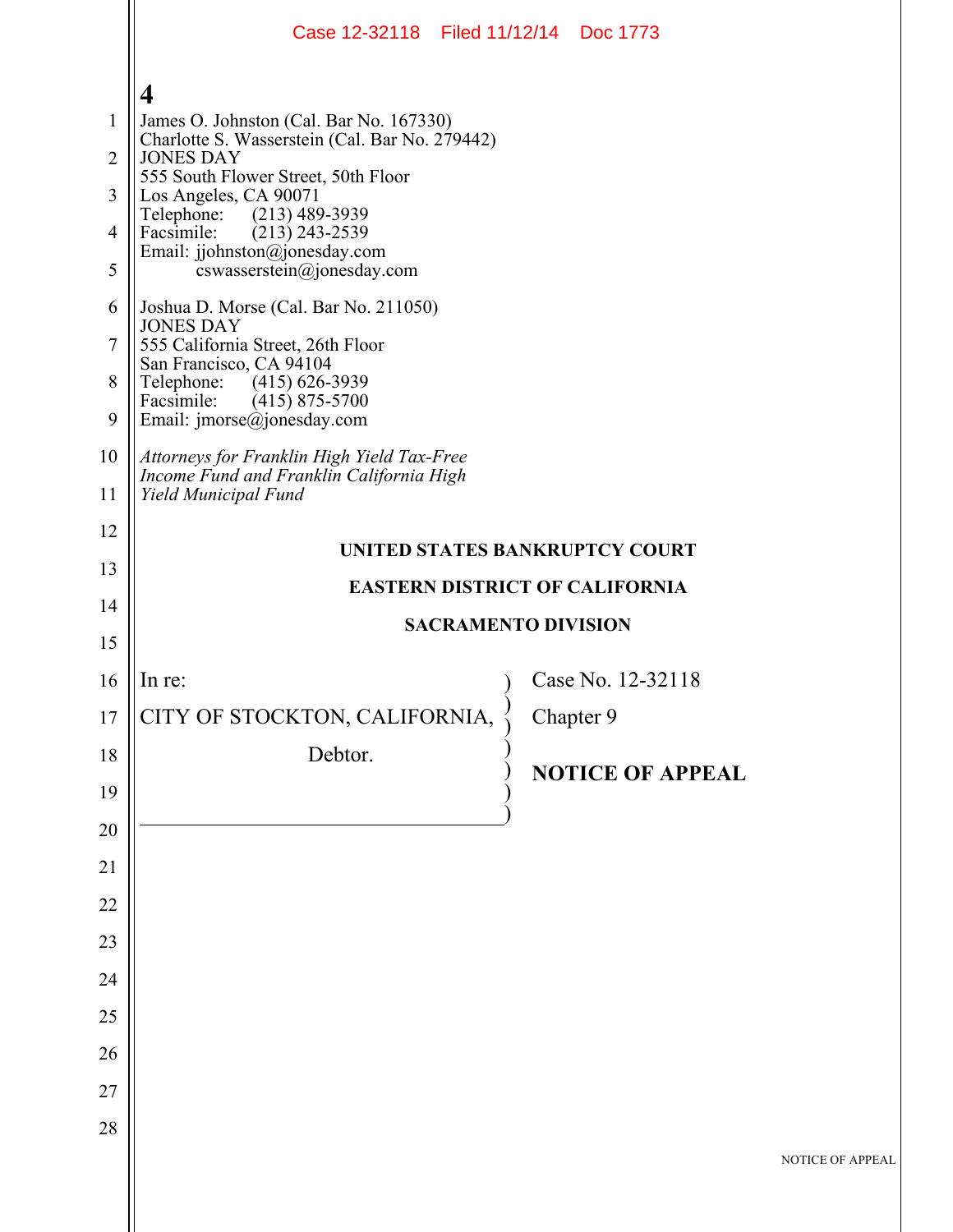| $\mathbf{1}$   | Pursuant to 28 U.S.C. § 158(a)(1) and Rule 8001 of the Federal Rules of Bankruptcy                                      |  |  |  |
|----------------|-------------------------------------------------------------------------------------------------------------------------|--|--|--|
| $\overline{2}$ | Procedure, Franklin High Yield Tax-Free Income Fund and Franklin California High Yield                                  |  |  |  |
| 3              | Municipal Fund (collectively, the "Appellants"), hereby appeal the Court's forthcoming order                            |  |  |  |
| $\overline{4}$ | confirming the First Amended Plan For The Adjustment Of Debts Of City Of Stockton, California,                          |  |  |  |
| 5              | As Modified (August 8, 2014) [DN 1645] (the "Order"), and all findings, conclusions, and rulings                        |  |  |  |
| 6              | incorporated into or made in connection with the Order, including the minute order [DN 1747],                           |  |  |  |
| 7              | entered on October 30, 2014 (a copy of which is attached hereto as $Exhibit A$ ), the Order Denying                     |  |  |  |
| $8\,$          | Motion To Exclude Testimony Of Michael Cera, Kenneth Dieker, Robert Leland, Tom Nelson,                                 |  |  |  |
| 9              | Raymond Smith, And Val Toppenberg, And Granting Motion To File Amicus Curiae Brief                                      |  |  |  |
| 10             | [DN. 1758], entered on October 31, 2014 (a copy of which is attached hereto as Exhibit B), and the                      |  |  |  |
| 11             | findings, conclusions, and rulings set forth on the record at the hearing held on October 30, 2014.                     |  |  |  |
| 12             | The names, addresses, and telephone numbers of Appellants' attorneys are as follows:<br>$1_{\cdot}$                     |  |  |  |
| 13             | James O. Johnston<br>Joshua D. Morse<br>Charlotte S. Wasserstein<br><b>JONES DAY</b>                                    |  |  |  |
| 14             | <b>JONES DAY</b><br>555 California Street, 26th Floor<br>555 South Flower Street, 50th Floor<br>San Francisco, CA 94104 |  |  |  |
| 15             | Telephone: (415) 626-3939<br>Los Angeles, CA 90071<br>Telephone: (213) 489-3939                                         |  |  |  |
| 16             |                                                                                                                         |  |  |  |
| 17             | 2.<br>In addition to the Appellants, the following also are parties to the Order (along with                            |  |  |  |
| 18             | the names addresses and telephone numbers of their respective attorneys):                                               |  |  |  |
| 19             | Debtor                                                                                                                  |  |  |  |
| 20             | Marc A. Levinson<br>Norman C. Hile                                                                                      |  |  |  |
| 21             | Patrick B. Bocash<br>ORRICK, HERRINGTON & SUTCLIFFE LLP                                                                 |  |  |  |
| 22             | 400 Capitol Mall, Suite 3000<br>Sacramento, CA 95814-4497                                                               |  |  |  |
| 23             | Telephone: (916) 447-9200                                                                                               |  |  |  |
| 24             | Official Committee of Retirees<br>Steven H. Felderstein                                                                 |  |  |  |
| 25             | Jason E. Rios<br>Jennifer E. Niemann                                                                                    |  |  |  |
| 26             | FELDERSTEIN FITZGERALD WILLOUGHBY & PASCUZZI LLP                                                                        |  |  |  |
| 27             | 400 Capitol Mall, Suite 1750<br>Sacramento, CA 95814<br>Telephone: (916) 329-7400                                       |  |  |  |
| 28             | <b>NOTICE OF APPEAL</b>                                                                                                 |  |  |  |
|                |                                                                                                                         |  |  |  |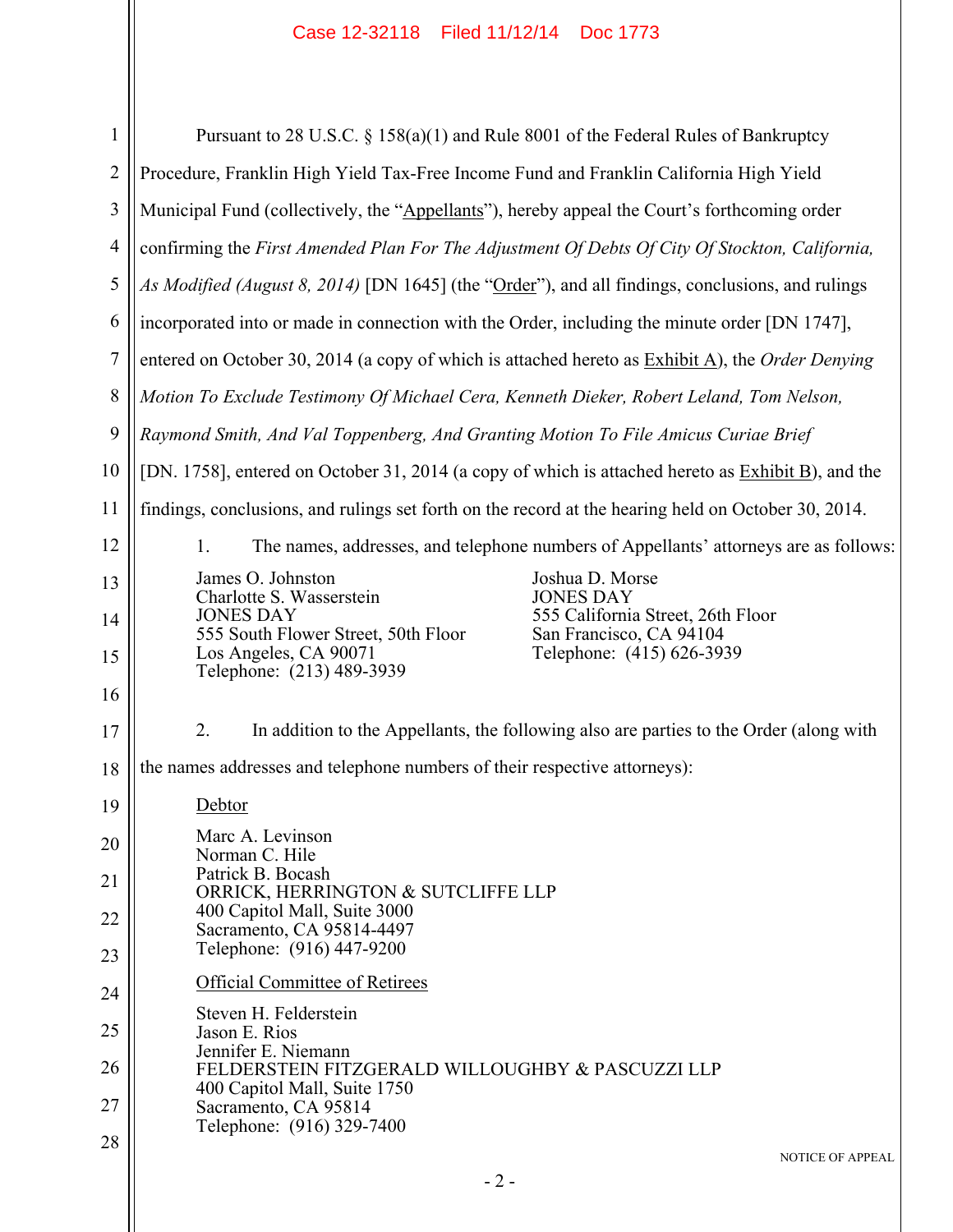|              | Case 12-32118 Filed 11/12/14 Doc 1773                                                                                           |  |  |  |  |
|--------------|---------------------------------------------------------------------------------------------------------------------------------|--|--|--|--|
|              |                                                                                                                                 |  |  |  |  |
| $\mathbf{1}$ | California Public Employees' Retirement System                                                                                  |  |  |  |  |
| 2            | Michael J. Gearin<br>Michael B. Lubic                                                                                           |  |  |  |  |
| 3            | Michael K. Ryan<br>Manoj D. Ramia                                                                                               |  |  |  |  |
| 4            | <b>K&amp;L GATES LLP</b><br>10100 Santa Monica Boulevard, Seventh Floor                                                         |  |  |  |  |
| 5            | Los Angeles, CA 90067<br>Telephone: (310) 552-5000                                                                              |  |  |  |  |
| 6            | Stockton Police Officers Association and Stockton Police Managers Association                                                   |  |  |  |  |
| 7            | Donna T. Parkinson<br>Margaret E. Garms                                                                                         |  |  |  |  |
| 8            | PARKINSON PHINNEY<br>400 Capitol Mall, Suite 2560                                                                               |  |  |  |  |
| 9            | Sacramento, CA 95814                                                                                                            |  |  |  |  |
| 10           | Telephone: (916) 449-1444                                                                                                       |  |  |  |  |
| 11           | Stockton City Employees Association, Stockton Professional Firefighters - Local 456 and<br>Operating Engineers Local No. 3      |  |  |  |  |
| 12           | John T. Hansen<br>582 Market Street, Suite 1903<br>San Francisco, CA 94104                                                      |  |  |  |  |
| 13           | Telephone: (415) 444-6684                                                                                                       |  |  |  |  |
| 14           | Assured Guaranty Corp. and Assured Guaranty Municipal Corp.                                                                     |  |  |  |  |
| 15<br>16     | Jeffrey E. Bjork<br>Guy S. Neal<br><b>SIDLEY AUSTIN LLP</b><br>Jennifer A. Ratner<br>Christina M. Craige<br>1501 K Street, N.W. |  |  |  |  |
| 17           | <b>SIDLEY AUSTIN LLP</b><br>Washington, D.C. 20005                                                                              |  |  |  |  |
| 18           | 555 West Fifth Street<br>Telephone: (202) 736-8000<br>Los Angeles, CA 90013<br>Telephone: (213) 896-6000                        |  |  |  |  |
| 19           | National Public Finance Guarantee Corporation                                                                                   |  |  |  |  |
| 20           | Marcia L. Goldstein<br>Christopher J. Cox<br>Debra Dandeneau<br>WEIL, GOTSHAL & MANGES LLP                                      |  |  |  |  |
| 21           | WEIL, GOTSHAL & MANGES LLP<br>201 Redwood Shores Parkway<br>767 Fifth Avenue<br>Redwood Shores, CA 94065                        |  |  |  |  |
| 22           | New York, NY 10153<br>Telephone: (650) 802-3000<br>Telephone: (212) 310-8000                                                    |  |  |  |  |
| 23           | Wells Fargo Bank, National Association, as Indenture Trustee                                                                    |  |  |  |  |
| 24           | William W. Kannel<br>Jeffry A. Davis<br>Michael Gardener<br>Abigail O'Brient                                                    |  |  |  |  |
| 25           | MINTZ LEVIN COHN FERRIS<br>Adrienne K. Walker<br><b>GLOVSKY AND POPEO P.C.</b><br><b>MINTZ LEVIN COHN FERRIS</b>                |  |  |  |  |
| 26           | <b>GLOVSKY AND POPEO P.C.</b><br>44 Montgomery Street, 36th Floor<br>One Financial Center<br>San Francisco, CA 94104            |  |  |  |  |
| 27           | Boston, MA 02111<br>Telephone: (415) 432-6000<br>Telephone: (617) 542-6000                                                      |  |  |  |  |
| 28           | NOTICE OF APPEAL                                                                                                                |  |  |  |  |
|              | $-3-$                                                                                                                           |  |  |  |  |